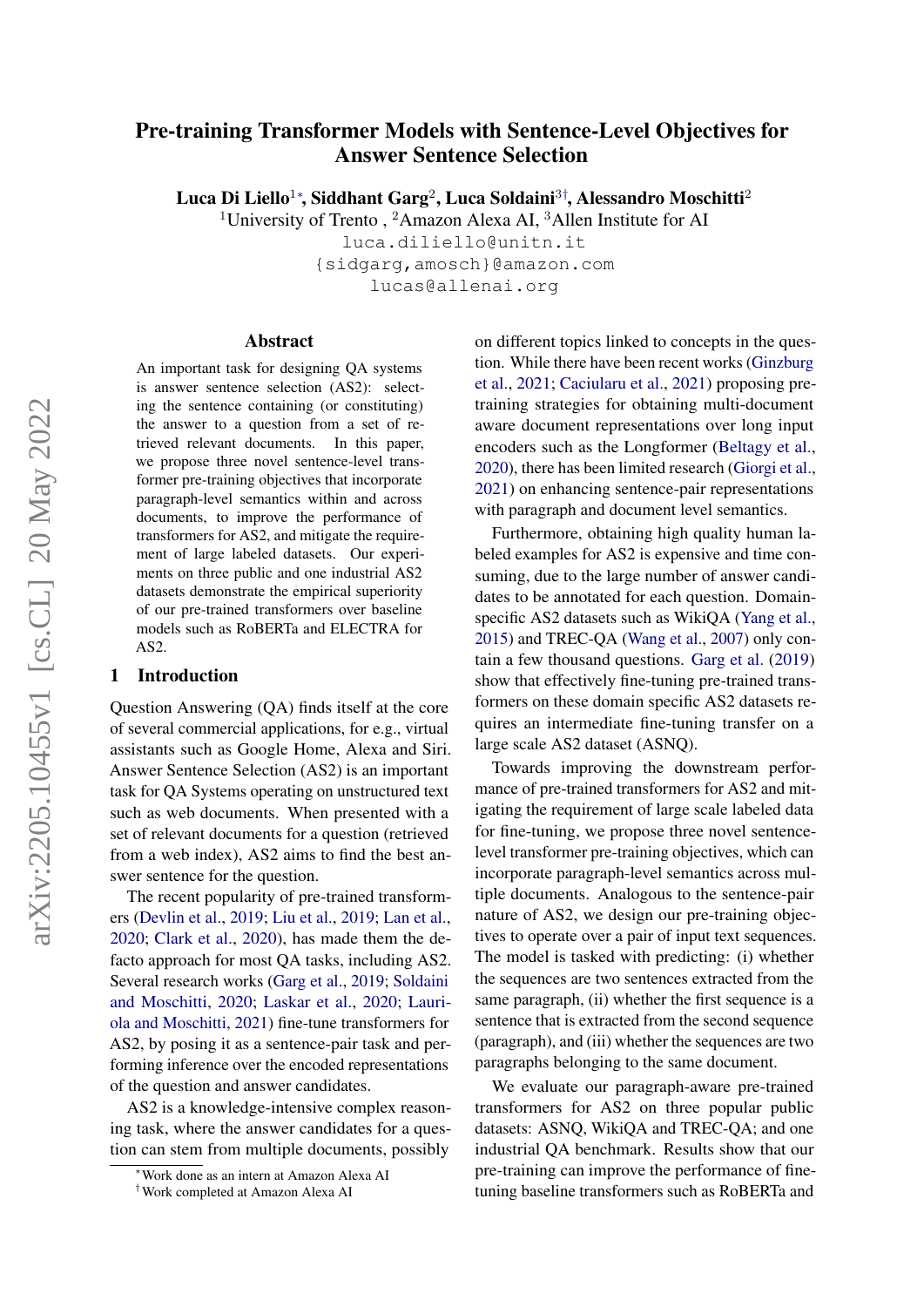ELECTRA on AS2 by  $\sim$ 3−4% points without requiring any additional data (labeled/unlabeled).

## 2 Related Work

Answer Sentence Selection (AS2) Earlier approaches for AS2 used CNNs [\(Severyn and Mos](#page-5-7)[chitti,](#page-5-7) [2015\)](#page-5-7) or alignment networks [\(Shen et al.,](#page-5-8) [2017b;](#page-5-8) [Tran et al.,](#page-5-9) [2018\)](#page-5-9) to learn and score question and answer representations. Since then, compareand-aggregate architectures have also been extensively studied [\(Wang and Jiang,](#page-5-10) [2017;](#page-5-10) [Bian et al.,](#page-4-7) [2017;](#page-4-7) [Yoon et al.,](#page-5-11) [2019\)](#page-5-11). [Garg et al.](#page-4-2) achieved state-of-the-art results by fine-tuning transformers on a large QA dataset first, and then adapting to a smaller AS2 dataset.

Token-Level Pre-training Objectives Masked Language Modeling (MLM) is one of the most popular token-level pre-training objectives used for transformers [\(Devlin et al.,](#page-4-0) [2019;](#page-4-0) [Liu et al.,](#page-5-0) [2019\)](#page-5-0). Some other models trained using token-level pretraining objectives are [\(Yang et al.,](#page-5-12) [2020;](#page-5-12) [Clark](#page-4-1) [et al.,](#page-4-1) [2020\)](#page-4-1). [Joshi et al.](#page-5-13) [\(2020\)](#page-5-13) modify MLM to a span-prediction objective to make the model generalize well to machine reading tasks in QA.

Sentence-Level Pre-training Objectives In addition to MLM, [Devlin et al.](#page-4-0) [\(2019\)](#page-4-0) uses the next sentence prediction (NSP) objective, which was later shown to not provide empirically improvements over MLM by [Liu et al.](#page-5-0) (possibly due to the task being very simple). [Lan et al.](#page-5-1) [\(2020\)](#page-5-1) propose a sentence order prediction (SOP) objective. [Ippolito et al.](#page-5-14) [\(2020\)](#page-5-14) enhance NSP to a multiplechoice prediction of the next sentence over a set of candidates, however they embed each sentence independently without cross-attention between them similar to [\(Reimers and Gurevych,](#page-5-15) [2019\)](#page-5-15). [Gao](#page-4-8) [et al.](#page-4-8) [\(2021\)](#page-4-8) propose a supervised contrastive learning approach for enhancing sentence representations for textual similarity tasks.

Paragraph/Document-level Semantics [\(Chang](#page-4-9) [et al.,](#page-4-9) [2019\)](#page-4-9) pre-train Bi-HLSTMs for obtaining hierarchical document representations. HIB-ERT [\(Zhang et al.,](#page-5-16) [2019\)](#page-5-16) uses document-level token masking and sentence masking pre-training objectives for generative tasks such as document summarization. Transformer pre-training objectives at different granularities of document semantics are discussed in [\(Li et al.,](#page-5-17) [2020\)](#page-5-17) for fact verification, and in [\(Chang et al.,](#page-4-10) [2020\)](#page-4-10) for retrieval. [Ginzburg et al.;](#page-4-3) [Caciularu et al.](#page-4-4) propose pre-training strategies for document embeddings

for retrieval tasks such as document-matching. De-CLUTR [\(Giorgi et al.,](#page-4-6) [2021\)](#page-4-6) uses contrastive learning for cross-encoding two sentences coming from the same/different documents in a transformer, and is evaluated on pairwise binary classification tasks like natural language inference. Our work differs from this since we use a cross-encoder architecture to capture cross-attention between the question and answer, and evaluate our approach on the relevance ranking task of AS2 over hundreds of candidates. Contemporary works [\(Liello et al.,](#page-5-18) [2022\)](#page-5-18) pre-train transformers using paragraph-aware objectives for multi-sentence inference tasks. Our work differs from this since we only encode a pair of sentences using the transformer, while [Liello et al.](#page-5-18) encode multiple sentences and use sophisticated prediction heads to aggregate information across multiple representations.

Transformers for Long Inputs Longformer [\(Belt](#page-4-5)[agy et al.,](#page-4-5) [2020\)](#page-4-5), Big Bird [\(Zaheer et al.,](#page-5-19) [2020\)](#page-5-19), etc. model very long inputs (e.g, entire documents) by reducing the complexity of transformer attention. This provides longer context, which is useful for machine reading and summarization.

#### 3 Answer Sentence Selection (AS2)

In this section we formally define the task of AS2. Given a question  $q$  and a set of answer candidates  $A = \{a_1, \ldots, a_n\}$ , the objective is to select the candidate  $\bar{a} \in A$  that best answers q. AS2 can be modeled as a ranking task over  $A$  to learn a scoring function  $f: Q \times A \rightarrow \mathbb{R}$  that predicts the probability  $f(q, a)$  of an answer candidate a being correct. The best answer  $\bar{a}$  corresponds to argmax $_{i=1}^{n} f(q, a_i)$ . Pre-trained transformers are used as QA pair encoders for AS2 to approximate the function  $f$ .

### <span id="page-1-0"></span>4 Sentence-Level Pre-training Objectives

Documents are typically organized into paragraphs, by humans, to address the document's general topic from different viewpoints. We propose three pretraining objectives to exploit the intrinsic information contained in the structure of documents. For all these objectives, we provide a pair of text sequences as input to the transformer to jointly reason over them, analogous to the AS2 task.

Spans in Same Paragraph (SSP) Given two sequences  $(A, B)$  as input to the transformer, the objective is to predict if  $A$  and  $B$  belong to the same paragraph in a document. To create positive pairs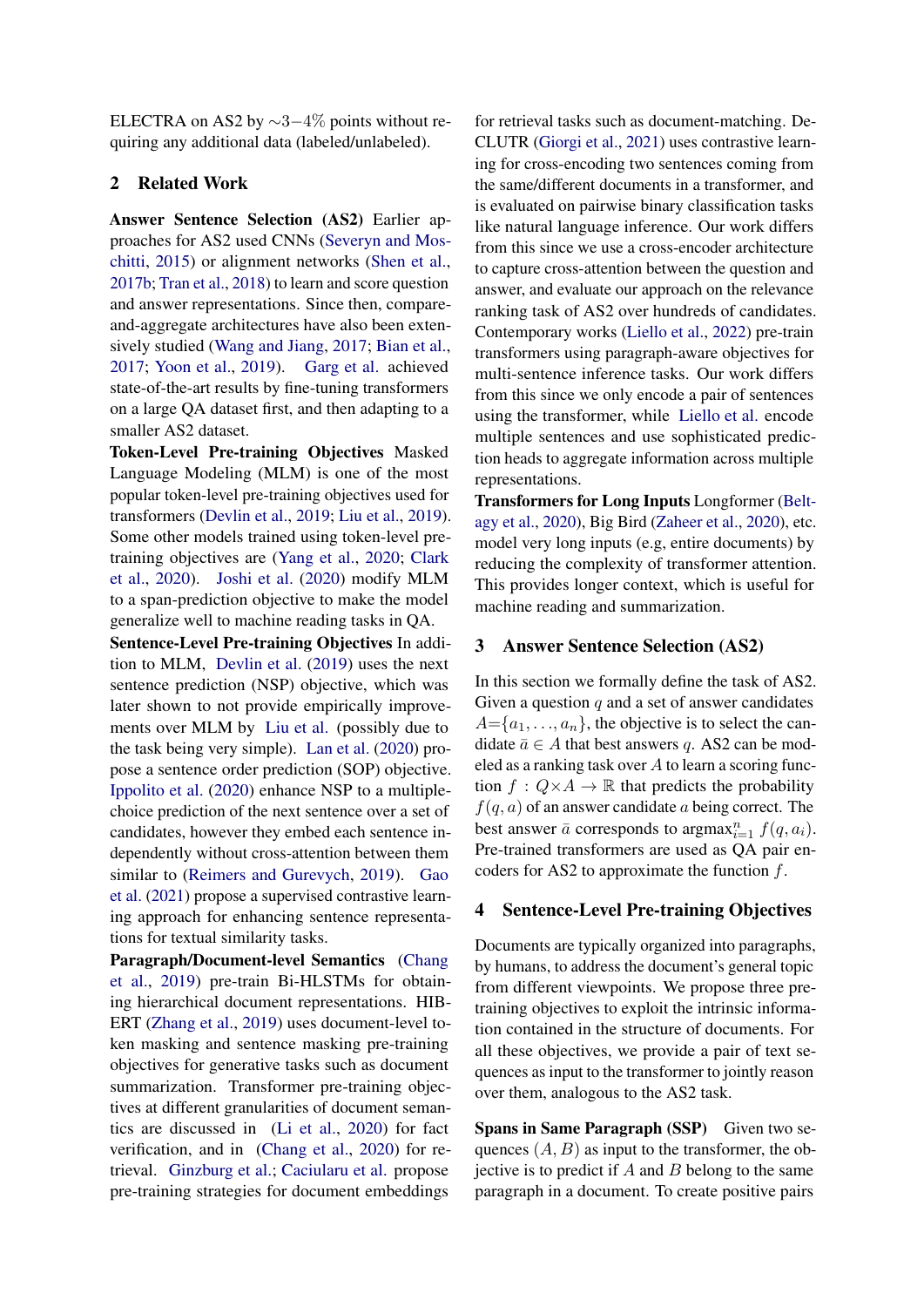$(A, B)$ , given a document D, we extract two small, contiguous and disjoint subsets of sentences to be used as A and B from a single paragraph  $P_i \in D$ . To create negative pairs, we sample spans of sentences  $B'$  from different paragraphs  $P_j, j \neq i$  in the same document  $D$  (hard negatives) and also from different documents (easy negatives). The negative pairs correspond to  $(A, B')$ . Posing the above pre-training objective in terms of spans (instead of sentences) allows for modifying the lengths of the inputs  $A, B$  (by changing number of sentences  $\in A, B$ ). When fine-tuning transformers for AS2, typically the question is provided as the first input and a *longer* answer candidate/paragraph is provided as the second input. For our experiments (Sec [5\)](#page-2-0), we use a longer span for input B than A.

Span in Paragraph (SP) Given two sequences  $(A, B)$  as input to the transformer, the objective is to predict if  $A$  is a span of text extracted from a paragraph  $B$  in a document. To create positive pairs  $(A, B)$ , given a paragraph  $P_i$  in a document D, we extract a small contiguous span of sentences A from it and create the input pair as  $(A, P_i \setminus A)$ . To create negative pairs, we select other paragraphs  $P_i, j \neq i$  in the same document D and remove a randomly chosen span  $A'$  from each of them. The negative pairs correspond to  $(A, P_j \setminus A')$ . This is necessary to ensure that the model does not simply recognize whether the second input is a complete paragraph or a clipped version. To create easy negatives, we use the above approach for paragraphs  $P_i$  sampled from documents other than D.

Paragraphs in Same Document (PSD) Given two sequences  $(A, B)$  as input to the transformer, the objective is to predict if  $A$  and  $B$  are paragraphs belonging to the same document. To create positive pairs  $(A, B)$ , given a document  $D_k$ , we randomly select paragraphs  $P_i, P_j \in D_k$  and obtain a pair  $(P_i, P_j)$ . To create negative pairs, we randomly select  $P'_j \notin D_k$ , and obtain a pair  $(P_i, P'_j)$ .

## <span id="page-2-0"></span>5 Experiments

### 5.1 Datasets

Pre-training To eliminate any improvements stemming from the usage of more data, we perform pre-training on the same corpora as RoBERTa: English Wikipedia, the BookCorpus, OpenWeb-Text and CC-News. We perform continued pretraining starting from RoBERTa [\(Liu et al.,](#page-5-0) [2019\)](#page-5-0) and ELECTRA [\(Clark et al.,](#page-4-1) [2020\)](#page-4-1) checkpoints, using a combination of our objectives with the original ones (MLM for RoBERTa and MLM + Token Detection for ELECTRA, both with equal weight). Refer to Appendix [A](#page-7-0) for complete details.

AS2 Fine-tuning We consider three public and one industrial AS2 benchmark. We use standard evaluation metrics for AS2: Mean Average Precision (MAP), Mean Reciprocal Recall (MRR) and Precision@1. A brief description of datasets is presented below (details are presented in Appendix [A\)](#page-7-0):

• **TREC-QA:** A popular AS2 dataset [\(Wang et al.,](#page-5-6) [2007\)](#page-5-6) containing factoid questions. We only retain questions with at least one positive and one negative answer in the development and test sets.

• WikiQA: An AS2 dataset [\(Yang et al.,](#page-5-5) [2015\)](#page-5-5) with questions from Bing search logs. We use the most popular *clean* setting (questions having at least one positive and one negative answer).

• **ASNO:** A large AS2 dataset [\(Garg et al.,](#page-4-2) [2019\)](#page-4-2) derived from NQ [\(Kwiatkowski et al.,](#page-5-20) [2019\)](#page-5-20). We use the dev. and test splits released by [Soldaini](#page-5-2) [and Moschitti.](#page-5-2)

• WQA: A large scale internal industrial dataset containing non-representative de-identified user questions from a commercial virtual assistant.

#### 5.2 Experimental Setup and Details

We use our 3 pre-training objectives: SSP, SP and PSD, for both RoBERTa and ELECTRA, obtaining 6 different pre-trained models. We set the maximum pre-training steps to 400k for SSP and 200k for SP and PSD. This corresponds to each model seeing  $\sim$ 210B tokens during pre-training (which is 10% of the  $\sim$ 2100B tokens used for pretraining RoBERTa). We also combine all 3 objectives together (SSP+SP+PSD) for both RoBERTa and ELECTRA, with the same setting as SSP. We fine-tune each of our pre-trained models on all four AS2 datasets (with early stopping on the dev set) and compute results on their respective test splits. Baselines We use RoBERTa and ELECTRA models as baselines. We also use TANDA [\(Garg et al.,](#page-4-2) [2019\)](#page-4-2), the state of the art for AS2, as an upperbound baseline as it uses an additional intermediate transfer step on ASNQ (∼20M labeled QA pairs). Note that we don't consider [Ginzburg et al.;](#page-4-3) [Caci](#page-4-4)[ularu et al.;](#page-4-4) [Chang et al.](#page-4-10) as baselines as they are designed for document-matching and retrieval tasks, and [Beltagy et al.;](#page-4-5) [Zaheer et al.](#page-5-19) as they are used for long-context tasks like MR and summarization.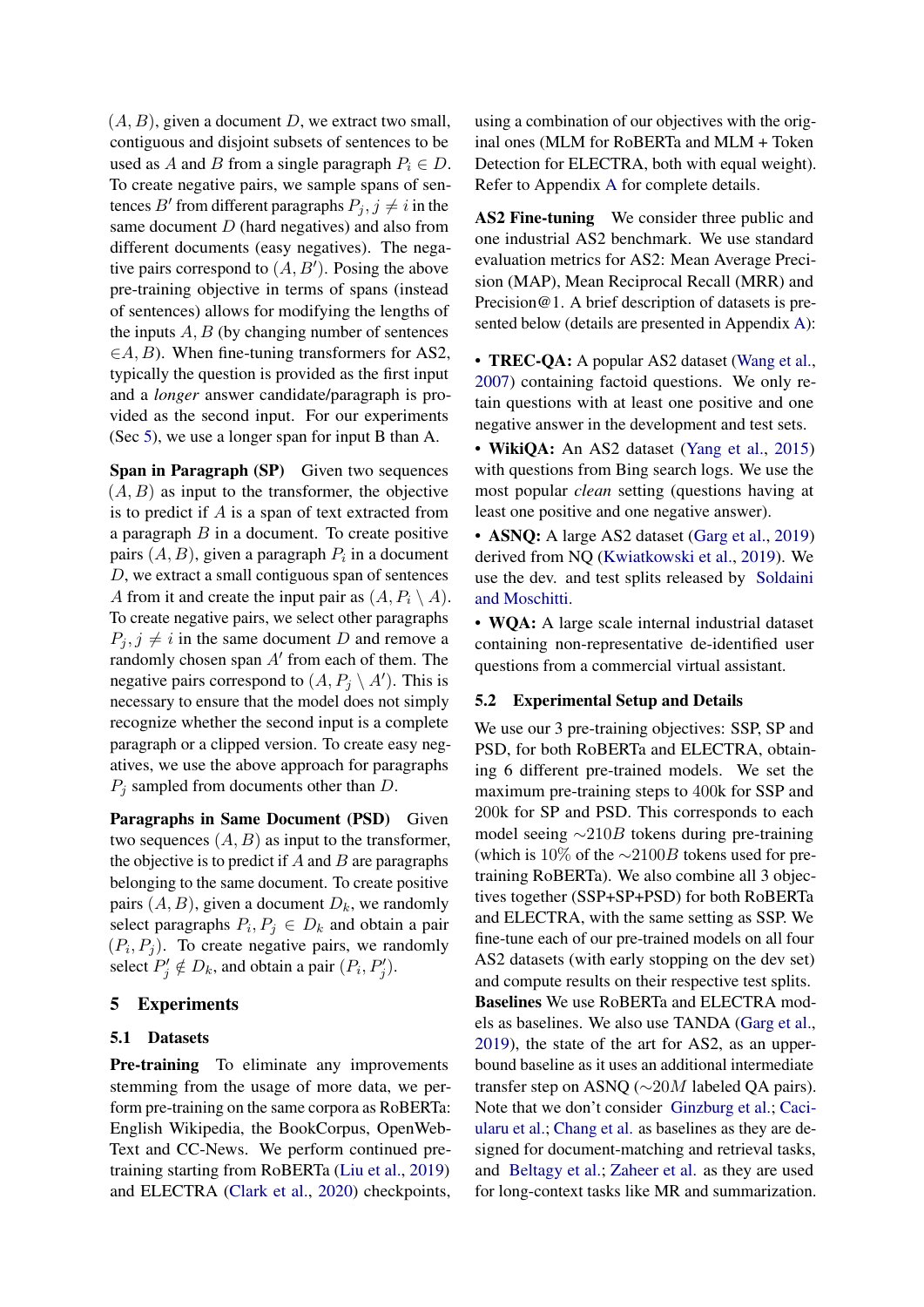<span id="page-3-0"></span>

| Model                  |           | <b>ASNO</b>  |            |            | WikiOA       |                     |           | <b>TREC-OA</b> |            |          | <b>WQA</b> |            |  |
|------------------------|-----------|--------------|------------|------------|--------------|---------------------|-----------|----------------|------------|----------|------------|------------|--|
|                        | P@1       | <b>MAP</b>   | <b>MRR</b> | P@1        | <b>MAP</b>   | <b>MRR</b>          | P@1       | <b>MAP</b>     | <b>MRR</b> | P@1      | <b>MAP</b> | <b>MRR</b> |  |
| RoBERTa-Base           | 61.8(0.2) | 66.9(0.1)    | 73.1(0.1)  | 78.3(2.8)  | 85.8(1.3)    | 87.2(1.3)           | 90.0(1.9) | 89.7(0.7)      | 94.4(1.1)  |          | Baseline   |            |  |
| $(Ours) ROBERTa + SSP$ | 64.1(0.3) | 68.1(0.2)    | 74.5(0.3)  | 82.9(0.7)  | 88.7(0.3)    | 89.9(0.4)           | 88.5(1.2) | 89.3(0.7)      | 93.6(0.6)  | $+0.2\%$ | $+0.6\%$   | $+0.3\%$   |  |
| $(Ours) ROBERTa + SP$  | 64.1(0.2) | 68.3(0.1)    | 74.5(0.2)  | 81.0(0.8)  | 87.7(0.3)    | 88.9 (0.4)          | 90.9(2.6) | 90.1(0.8)      | 94.7(1.3)  | $+0.4%$  | $+0.7\%$   | $+0.5\%$   |  |
| $(Ours) ROBERTa + PSD$ | 62.6(0.4) | 67.7(0.2)    | 73.7(0.3)  | 80.5(1.6)  | 86.4(1.1)    | 88.0 (1.0)          | 90.3(1.3) | 90.3(0.5)      | 95.1(0.7)  | $+0.4%$  | $+0.7%$    | $+0.5\%$   |  |
| $(Ours) ROBERTa + All$ | 63.9(0.4) | 68.0(0.1)    | 74.1(0.2)  | 82.5(0.9)  | 88.2(0.4)    | 89.5(0.4)           | 87.9(1.2) | 89.3(0.7)      | 93.4(0.6)  | $+0.5\%$ | $+0.8\%$   | $+0.6\%$   |  |
| <b>TANDA RoBERTa</b>   | ٠         | ۰            | $\sim$     | 83.0(1.3)  | 88.5(0.8)    | 89.9(0.8)           | 89.7(0.0) | 90.1(0.6)      | 94.1(0.4)  | $+0.5\%$ | $+0.5\%$   | $+0.5\%$   |  |
| ELECTRA-Base           | 62.4(0.4) | 67.5(0.2)    | 73.6(0.2)  | 77.1(4.0)  | 85.0(2.6)    | 86.5(2.7)           | 90.3(1.7) | 89.9(0.4)      | 94.0(0.9)  | $+1.0\%$ | $+1.2%$    | $+0.9\%$   |  |
| $(Ours) EXECTRA + SSP$ | 65.3(0.3) | 69.7 $(0.2)$ | 75.7(0.2)  | 82.5(2.0)  | 88.6 $(1.4)$ | <b>90.0</b> $(1.4)$ | 88.5(1.9) | 89.6(0.7)      | 93.5(0.9)  | $+1.4%$  | $+1.5\%$   | $+1.3\%$   |  |
| $(Ours) EXECTRA + SP$  | 65.0(0.2) | 69.0(0.1)    | 75.1(0.1)  | 81.8(2.3)  | 88.1 (1.5)   | 89.5(1.5)           | 91.2(1.5) | 90.3(0.7)      | 94.6(0.7)  | $+1.4%$  | $+1.5\%$   | $+1.3%$    |  |
| $(Ours) EXECTRA + PSD$ | 65.3(0.4) | 68.9(0.3)    | 75.1(0.3)  | 78.6 (0.7) | 85.6(0.7)    | 87.3(0.6)           | 85.9(2.2) | 87.9(1.1)      | 92.2(1.1)  | $+1.6\%$ | $+1.6\%$   | $+1.3\%$   |  |
| $(Ours) ELECTRA + All$ | 65.0(0.3) | 69.3(0.2)    | 75.2(0.2)  | 80.8(1.9)  | 87.3(1.2)    | 88.7(1.1)           | 92.6(1.8) | 90.4(0.4)      | 95.5(1.0)  | $+1.5%$  | $+1.6\%$   | $+1.4\%$   |  |
| <b>TANDA ELECTRA</b>   |           | ۰            |            | 85.6(1.1)  | 90.2(0.8)    | 91.4(0.7)           | 92.6(1.5) | 91.6(0.7)      | 95.5(0.7)  | $+1.9%$  | $+1.6%$    | $+1.5\%$   |  |

Table 1: Results (with std. dev. across 5 runs in parentheses) of our pretrained transformers when fine-tuned on AS2 datasets. SSP, SP, PSD denote our pretraining objectives, and 'All' denotes using SSP+SP+PSD together. TANDA uses additional labeled data as an intermediate transfer step. We underline statistically significant improvements over the baseline (T-test at a 95% confidence level). Results on WQA are relative to the RoBERTa baseline.

#### 5.3 Results

We present results of our pre-trained models on the AS2 datasets in Table [1.](#page-3-0) We observe that the models trained with our pre-training objectives significantly outperform the baseline models when fine-tuned for the AS2 tasks. For example, on ASNQ, using our SP objective with RoBERTa-Base gains 2.3% in P@1 over the baseline RoBERTa-Base model. On WikiQA, the performance gap is even larger with the SSP objective corresponding to 4.6% points for RoBERTa-Base and 5.4% for ELECTRA-Base over the corresponding baselines. Performance improvements on TREC-QA and WQA are smaller but consistent, around 1% and 0.6% in P@1. Combining SSP+SP+PSD together consistently achieves either the best results (TREC-QA and WQA), or close to the best results (ASNQ and WikiQA). For a question in ASNQ and WikiQA, all candidate answers are extracted from a *single* Wikipedia document, while for TREC-QA and WQA, candidate answers come from *multiple* documents. By design of our objectives, all positive pairs and hard negatives for SSP and SP have input sequences coming from the same document, and hence using these pre-training objectives aligns better with ASNQ and WikiQA datasets. For the PSD objective, inputs in all negative sequence pairs come from different documents, thereby aligning better with TREC-QA and WQA.

Comparison with TANDA For RoBERTa, our pre-trained models can surprisingly improve/achieve comparable performance to TANDA. Note that our models achieve this performance without using the latter's additional ∼20M labeled ASNQ QA pairs. This lends support to our pre-training objectives mitigating the requirement of large scale labeled data for AS2 fine-tuning.

<span id="page-3-1"></span>

| <b>Model+Data Sampling</b> | ASNO | WikiOA | <b>TREC-OA</b> | WOA             |
|----------------------------|------|--------|----------------|-----------------|
| RoBERTa-Base               | 61.8 | 78.3   | 90.0           | <b>Baseline</b> |
| + SSP Data (MLM-only)      | 63.4 | 76.7   | 874            | $-0.6%$         |
| $+$ SSP                    | 64.1 | 82.9   | 88.5           | $+0.2\%$        |
| + SP Data (MLM-only)       | 62.8 | 76.8   | 88.8           | $-1.0%$         |
| $+ SP$                     | 64.1 | 81.0   | 90.9           | $+0.4\%$        |
| + PSD Data (MLM-only)      | 64.1 | 79.1   | 87.1           | $-1.3%$         |
| $+$ PSD                    | 62.6 | 80.5   | 90.3           | $+0.4\%$        |

Table 2: P@1 of our pretrained models using SSP, SP and PSD objectives in addition to only MLM. We highlight in bold and underline results like in Table [1.](#page-3-0)

<span id="page-3-2"></span>

| <b>Model + Pre-training Objective</b> | Accuracy | F1   |
|---------------------------------------|----------|------|
| RoBERTa-Base + SSP                    | 91.8     | 83.1 |
| ELECTRA-Base + SSP                    | 90.4     | 79.9 |
| $ROBERTa-Base + SP$                   | 91.3     | 83.3 |
| $ELECTRA-Base + SP$                   | 89.9     | 80.1 |
| RoBERTa-Base + PSD                    | 83.5     | 61.4 |
| ELECTRA-Base + <b>PSD</b>             | 82.3     | 57.1 |
| BERT (Devlin et al., 2019) (NSP)      | 96.9     | 97.1 |
| ALBERT (Lan et al., 2020) (SOP)       | 93.7     | 94.7 |

Table 3: Comparison of accuracy and F1-score of pretraining objectives on the pre-training validation set.

For ELECTRA, we only observe comparable performance to TANDA for WQA and TREC-QA.

Ablation: MLM-only Pre-training To mitigate any improvements stemming from the specific data sampling techniques used by our objectives, we pre-train 3 models (starting from RoBERTa-Base) with the same data sampling as each of the SSP, SP and PSD models, but only using the MLM loss. We report results in Table [2,](#page-3-1) and observe that, almost always, models pre-trained only with MLM underperform models trained with SSP, SP and PSD objectives in addition to MLM (improvements from loss functions and not data sampling). Surprisingly, for some models, the MLM-only pre-training performs worse than the baseline RoBERTa-Base.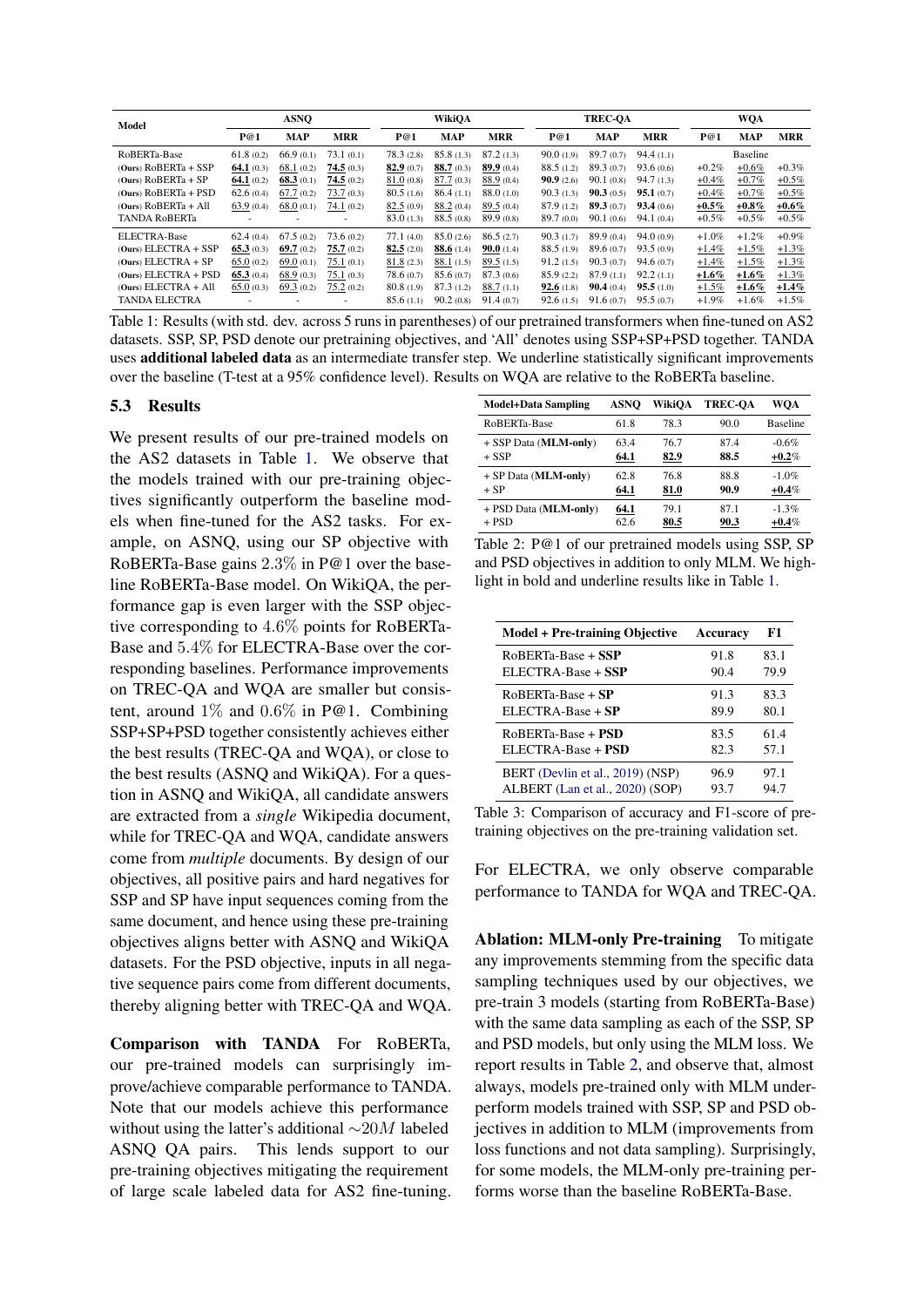Ablation: Pre-training Task 'Difficulty' We evaluate the pre-trained models (after convergence) on their specific tasks, exploiting the validation split of Wikipedia (to enable evaluating baselines such as BERT and ALBERT). Table [3](#page-3-2) summarizes the accuracy and F1 of the models. The results show that our objectives are generally *harder* than NSP (next sentence prediction by [Devlin et al.](#page-4-0) [\(2019\)](#page-4-0)) and SOP (sentence order prediction by [\(Lan et al.,](#page-5-1) [2020\)](#page-5-1)). We hypothesize this being a possible reason for superior performance of our models for AS2.

## 6 Conclusion

In this paper we have presented three sentencelevel pre-training objectives for transformers to incorporate paragraph and document-level semantics. Our objectives predict whether (i) two sequences are sentences extracted from the same paragraph, (ii) first sequence is a sentence extracted from the second, and (iii) two sequences are paragraphs belonging to the same document. We evaluate our pre-trained models for the task of AS2 on four datasets. Our results show that our pre-trained models outperform the baseline transformers such as RoBERTa and ELECTRA.

## References

- <span id="page-4-5"></span>Iz Beltagy, Matthew E. Peters, and Arman Cohan. 2020. Longformer: The long-document transformer. *arXiv:2004.05150*.
- <span id="page-4-7"></span>Weijie Bian, Si Li, Zhao Yang, Guang Chen, and Zhiqing Lin. 2017. A compare-aggregate model with dynamic-clip attention for answer selection. *Proceedings of the 2017 ACM on Conference on Information and Knowledge Management*.
- <span id="page-4-4"></span>Avi Caciularu, Arman Cohan, Iz Beltagy, Matthew Peters, Arie Cattan, and Ido Dagan. 2021. [CDLM:](https://aclanthology.org/2021.findings-emnlp.225) [Cross-document language modeling.](https://aclanthology.org/2021.findings-emnlp.225) In *Findings of the Association for Computational Linguistics: EMNLP 2021*, pages 2648–2662, Punta Cana, Dominican Republic. Association for Computational Linguistics.
- <span id="page-4-9"></span>Ming-Wei Chang, Kristina Toutanova, Kenton Lee, and Jacob Devlin. 2019. [Language model pre-training](http://arxiv.org/abs/1901.09128) [for hierarchical document representations.](http://arxiv.org/abs/1901.09128) *CoRR*, abs/1901.09128.
- <span id="page-4-10"></span>Wei-Cheng Chang, Felix X. Yu, Yin-Wen Chang, Yiming Yang, and Sanjiv Kumar. 2020. [Pre-training](https://openreview.net/forum?id=rkg-mA4FDr) [tasks for embedding-based large-scale retrieval.](https://openreview.net/forum?id=rkg-mA4FDr) In *International Conference on Learning Representations*.
- <span id="page-4-1"></span>Kevin Clark, Minh-Thang Luong, Quoc V. Le, and Christopher D. Manning. 2020. [Electra: Pre](https://openreview.net/forum?id=r1xMH1BtvB)[training text encoders as discriminators rather than](https://openreview.net/forum?id=r1xMH1BtvB) [generators.](https://openreview.net/forum?id=r1xMH1BtvB) In *International Conference on Learning Representations*.
- <span id="page-4-13"></span>Nicki Skafte Detlefsen, Jiri Borovec, Justus Schock, Ananya Harsh Jha, Teddy Koker, Luca Di Liello, Daniel Stancl, Changsheng Quan, Maxim Grechkin, and William Falcon. 2022. [Torchmetrics - measur](https://doi.org/10.21105/joss.04101)[ing reproducibility in pytorch.](https://doi.org/10.21105/joss.04101) *Journal of Open Source Software*, 7(70):4101.
- <span id="page-4-0"></span>Jacob Devlin, Ming-Wei Chang, Kenton Lee, and Kristina Toutanova. 2019. [BERT: Pre-training of](https://doi.org/10.18653/v1/N19-1423) [deep bidirectional transformers for language under](https://doi.org/10.18653/v1/N19-1423)[standing.](https://doi.org/10.18653/v1/N19-1423) In *Proceedings of the 2019 Conference of the North American Chapter of the Association for Computational Linguistics: Human Language Technologies, Volume 1 (Long and Short Papers)*, pages 4171–4186, Minneapolis, Minnesota. Association for Computational Linguistics.
- <span id="page-4-8"></span>Tianyu Gao, Xingcheng Yao, and Danqi Chen. 2021. [SimCSE: Simple contrastive learning of sentence](https://aclanthology.org/2021.emnlp-main.552) [embeddings.](https://aclanthology.org/2021.emnlp-main.552) In *Proceedings of the 2021 Conference on Empirical Methods in Natural Language Processing*, pages 6894–6910, Online and Punta Cana, Dominican Republic. Association for Computational Linguistics.
- <span id="page-4-12"></span>Siddhant Garg and Alessandro Moschitti. 2021. [Will](https://aclanthology.org/2021.emnlp-main.583) [this question be answered? question filtering via](https://aclanthology.org/2021.emnlp-main.583) [answer model distillation for efficient question an](https://aclanthology.org/2021.emnlp-main.583)[swering.](https://aclanthology.org/2021.emnlp-main.583) In *Proceedings of the 2021 Conference on Empirical Methods in Natural Language Processing*, pages 7329–7346, Online and Punta Cana, Dominican Republic. Association for Computational Linguistics.
- <span id="page-4-2"></span>Siddhant Garg, Thuy Vu, and Alessandro Moschitti. 2019. [Tanda: Transfer and adapt pre-trained trans](http://arxiv.org/abs/1911.04118)[former models for answer sentence selection.](http://arxiv.org/abs/1911.04118)
- <span id="page-4-3"></span>Dvir Ginzburg, Itzik Malkiel, Oren Barkan, Avi Caciularu, and Noam Koenigstein. 2021. [Self-supervised](https://doi.org/10.18653/v1/2021.findings-acl.272) [document similarity ranking via contextualized lan](https://doi.org/10.18653/v1/2021.findings-acl.272)[guage models and hierarchical inference.](https://doi.org/10.18653/v1/2021.findings-acl.272) In *Findings of the Association for Computational Linguistics: ACL-IJCNLP 2021*, pages 3088–3098, Online. Association for Computational Linguistics.
- <span id="page-4-6"></span>John Giorgi, Osvald Nitski, Bo Wang, and Gary Bader. 2021. [DeCLUTR: Deep contrastive learning for](https://doi.org/10.18653/v1/2021.acl-long.72) [unsupervised textual representations.](https://doi.org/10.18653/v1/2021.acl-long.72) In *Proceedings of the 59th Annual Meeting of the Association for Computational Linguistics and the 11th International Joint Conference on Natural Language Processing (Volume 1: Long Papers)*, pages 879–895, Online. Association for Computational Linguistics.
- <span id="page-4-11"></span>Aaron Gokaslan and Vanya Cohen. 2019. Openwebtext corpus. [http://Skylion007.github.](http://Skylion007.github.io/OpenWebTextCorpus) [io/OpenWebTextCorpus](http://Skylion007.github.io/OpenWebTextCorpus).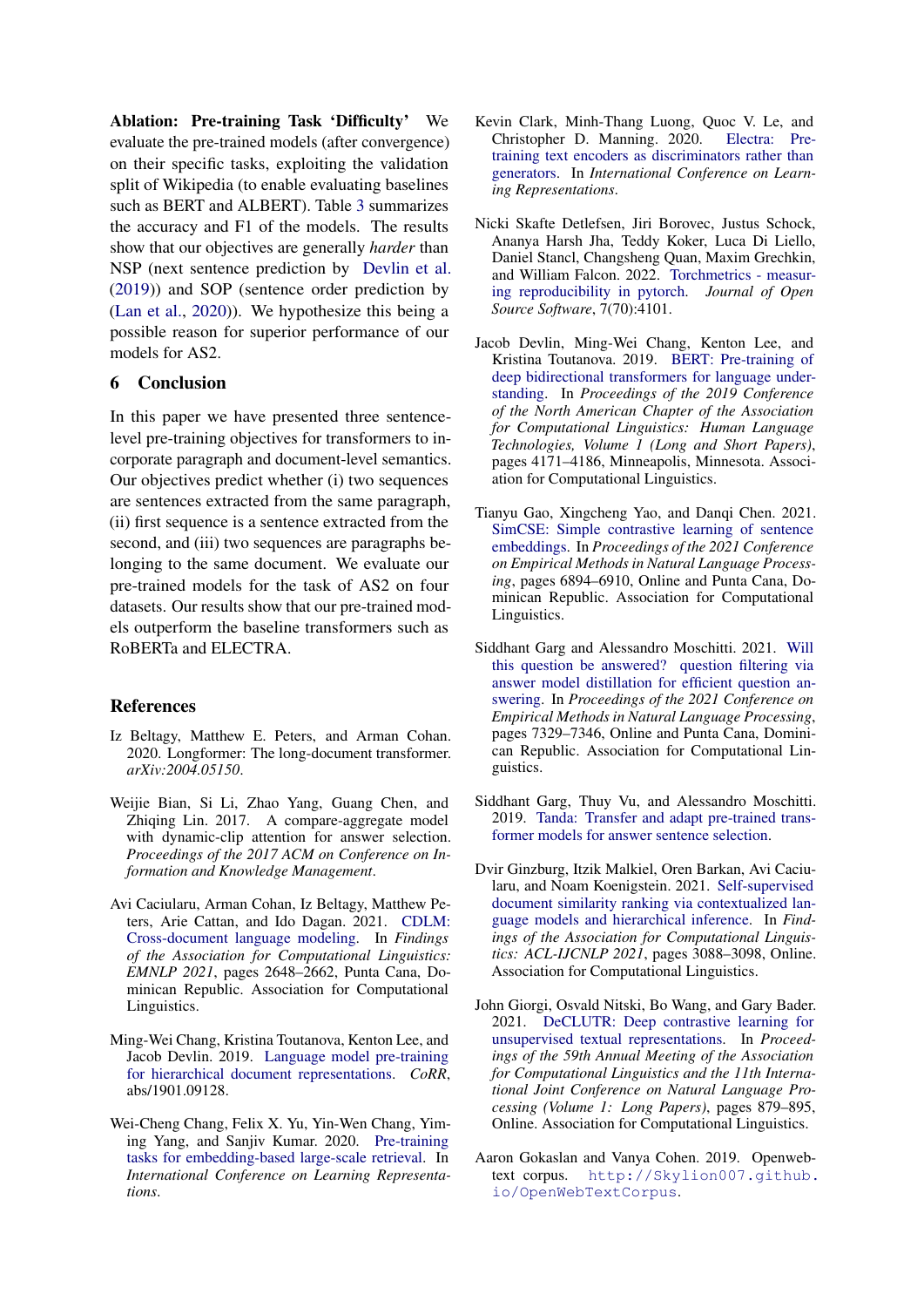- <span id="page-5-14"></span>Daphne Ippolito, David Grangier, Douglas Eck, and Chris Callison-Burch. 2020. [Toward better story](https://doi.org/10.18653/v1/2020.acl-main.666)[lines with sentence-level language models.](https://doi.org/10.18653/v1/2020.acl-main.666) In *Proceedings of the 58th Annual Meeting of the Association for Computational Linguistics*, pages 7472– 7478, Online. Association for Computational Linguistics.
- <span id="page-5-13"></span>Mandar Joshi, Danqi Chen, Yinhan Liu, Daniel S. Weld, Luke Zettlemoyer, and Omer Levy. 2020. [SpanBERT: Improving pre-training by representing](https://doi.org/10.1162/tacl_a_00300) [and predicting spans.](https://doi.org/10.1162/tacl_a_00300) *Transactions of the Association for Computational Linguistics*, 8:64–77.
- <span id="page-5-20"></span>Tom Kwiatkowski, Jennimaria Palomaki, Olivia Redfield, Michael Collins, Ankur Parikh, Chris Alberti, Danielle Epstein, Illia Polosukhin, Jacob Devlin, Kenton Lee, Kristina Toutanova, Llion Jones, Matthew Kelcey, Ming-Wei Chang, Andrew M. Dai, Jakob Uszkoreit, Quoc Le, and Slav Petrov. 2019. [Natural questions: A benchmark for question an](https://doi.org/10.1162/tacl_a_00276)[swering research.](https://doi.org/10.1162/tacl_a_00276) *Transactions of the Association for Computational Linguistics*, 7:452–466.
- <span id="page-5-1"></span>Zhenzhong Lan, Mingda Chen, Sebastian Goodman, Kevin Gimpel, Piyush Sharma, and Radu Soricut. 2020. [Albert: A lite bert for self-supervised learn](http://arxiv.org/abs/1909.11942)[ing of language representations.](http://arxiv.org/abs/1909.11942)
- <span id="page-5-3"></span>Md Tahmid Rahman Laskar, Jimmy Xiangji Huang, and Enamul Hoque. 2020. [Contextualized embed](https://aclanthology.org/2020.lrec-1.676)[dings based transformer encoder for sentence simi](https://aclanthology.org/2020.lrec-1.676)[larity modeling in answer selection task.](https://aclanthology.org/2020.lrec-1.676) In *Proceedings of the 12th Language Resources and Evaluation Conference*, pages 5505–5514, Marseille, France. European Language Resources Association.
- <span id="page-5-4"></span>Ivano Lauriola and Alessandro Moschitti. 2021. Answer sentence selection using local and global context in transformer models. ECIR.
- <span id="page-5-17"></span>Xiangci Li, Gully A. Burns, and Nanyun Peng. 2020. [A paragraph-level multi-task learning model for sci](http://arxiv.org/abs/2012.14500)[entific fact-verification.](http://arxiv.org/abs/2012.14500) *CoRR*, abs/2012.14500.
- <span id="page-5-18"></span>Luca Di Liello, Siddhant Garg, Luca Soldaini, and Alessandro Moschitti. 2022. Paragraph-based transformer pre-training for multi-sentence inference. *ArXiv*, abs/2205.01228.
- <span id="page-5-0"></span>Yinhan Liu, Myle Ott, Naman Goyal, Jingfei Du, Mandar Joshi, Danqi Chen, Omer Levy, Mike Lewis, Luke Zettlemoyer, and Veselin Stoyanov. 2019. [Roberta: A robustly optimized bert pretraining ap](http://arxiv.org/abs/1907.11692)[proach.](http://arxiv.org/abs/1907.11692)
- <span id="page-5-15"></span>Nils Reimers and Iryna Gurevych. 2019. [Sentence](http://arxiv.org/abs/1908.10084)[bert: Sentence embeddings using siamese bert](http://arxiv.org/abs/1908.10084)[networks.](http://arxiv.org/abs/1908.10084) *CoRR*, abs/1908.10084.
- <span id="page-5-7"></span>Aliaksei Severyn and Alessandro Moschitti. 2015. Learning to rank short text pairs with convolutional deep neural networks. *Proceedings of the 38th International ACM SIGIR Conference on Research and Development in Information Retrieval*.
- <span id="page-5-21"></span>Gehui Shen, Yunlun Yang, and Zhi-Hong Deng. 2017a. [Inter-weighted alignment network for sentence pair](https://doi.org/10.18653/v1/D17-1122) [modeling.](https://doi.org/10.18653/v1/D17-1122) In *Proceedings of the 2017 Conference on Empirical Methods in Natural Language Processing*, pages 1179–1189, Copenhagen, Denmark. Association for Computational Linguistics.
- <span id="page-5-8"></span>Gehui Shen, Yunlun Yang, and Zhihong Deng. 2017b. Inter-weighted alignment network for sentence pair modeling. In *EMNLP*.
- <span id="page-5-2"></span>Luca Soldaini and Alessandro Moschitti. 2020. [The](https://doi.org/10.18653/v1/2020.acl-main.504) [cascade transformer: an application for efficient an](https://doi.org/10.18653/v1/2020.acl-main.504)[swer sentence selection.](https://doi.org/10.18653/v1/2020.acl-main.504) In *Proceedings of the 58th Annual Meeting of the Association for Computational Linguistics*, pages 5697–5708, Online. Association for Computational Linguistics.
- <span id="page-5-9"></span>Quan Hung Tran, T. Lai, Gholamreza Haffari, Ingrid Zukerman, Trung Bui, and Hung Bui. 2018. The context-dependent additive recurrent neural net. In *NAACL*.
- <span id="page-5-6"></span>Mengqiu Wang, Noah A. Smith, and Teruko Mitamura. 2007. [What is the Jeopardy model? a](https://aclanthology.org/D07-1003) [quasi-synchronous grammar for QA.](https://aclanthology.org/D07-1003) In *Proceedings of the 2007 Joint Conference on Empirical Methods in Natural Language Processing and Computational Natural Language Learning (EMNLP-CoNLL)*, pages 22–32, Prague, Czech Republic. Association for Computational Linguistics.
- <span id="page-5-10"></span>Shuohang Wang and Jing Jiang. 2017. A compareaggregate model for matching text sequences. *ArXiv*, abs/1611.01747.
- <span id="page-5-5"></span>Yi Yang, Scott Wen-tau Yih, and Chris Meek. 2015. [Wikiqa: A challenge dataset for open-domain ques](https://www.microsoft.com/en-us/research/publication/wikiqa-a-challenge-dataset-for-open-domain-question-answering/)[tion answering.](https://www.microsoft.com/en-us/research/publication/wikiqa-a-challenge-dataset-for-open-domain-question-answering/) In *Proceedings of the 2015 Conference on Empirical Methods in Natural Language Processing*. ACL - Association for Computational Linguistics.
- <span id="page-5-12"></span>Zhilin Yang, Zihang Dai, Yiming Yang, Jaime Carbonell, Ruslan Salakhutdinov, and Quoc V. Le. 2020. [Xlnet: Generalized autoregressive pretraining for](http://arxiv.org/abs/1906.08237) [language understanding.](http://arxiv.org/abs/1906.08237)
- <span id="page-5-11"></span>Seunghyun Yoon, Franck Dernoncourt, Doo Soon Kim, Trung Bui, and Kyomin Jung. 2019. A compareaggregate model with latent clustering for answer selection. *Proceedings of the 28th ACM International Conference on Information and Knowledge Management*.
- <span id="page-5-19"></span>Manzil Zaheer, Guru Guruganesh, Kumar Avinava Dubey, Joshua Ainslie, Chris Alberti, Santiago Ontanon, Philip Pham, Anirudh Ravula, Qifan Wang, Li Yang, et al. 2020. Big bird: Transformers for longer sequences. *Advances in Neural Information Processing Systems*, 33.
- <span id="page-5-16"></span>Xingxing Zhang, Furu Wei, and Ming Zhou. 2019. [HI-](https://doi.org/10.18653/v1/P19-1499)[BERT: Document level pre-training of hierarchical](https://doi.org/10.18653/v1/P19-1499) [bidirectional transformers for document summariza](https://doi.org/10.18653/v1/P19-1499)[tion.](https://doi.org/10.18653/v1/P19-1499) In *Proceedings of the 57th Annual Meeting*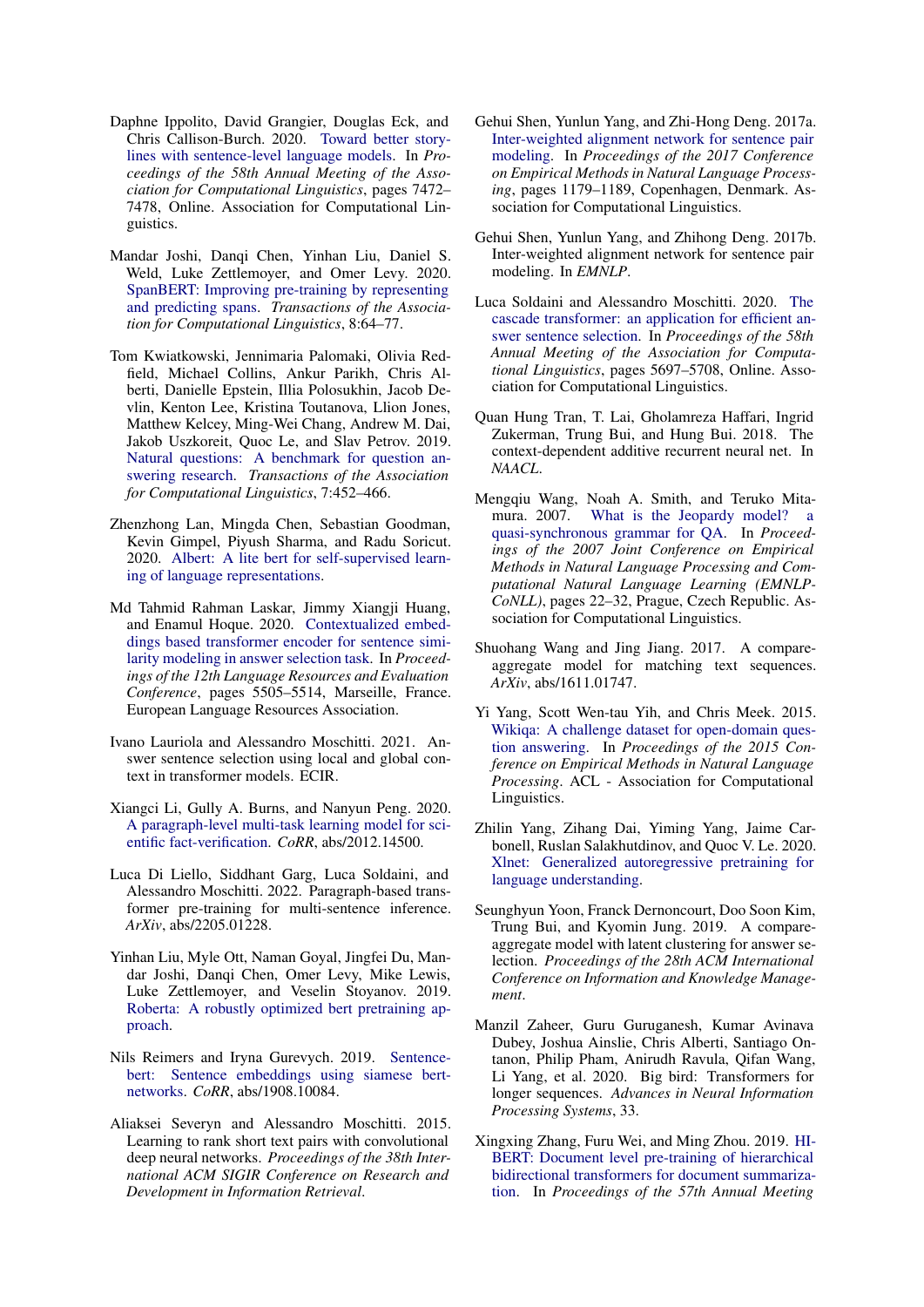*of the Association for Computational Linguistics*, pages 5059–5069, Florence, Italy. Association for Computational Linguistics.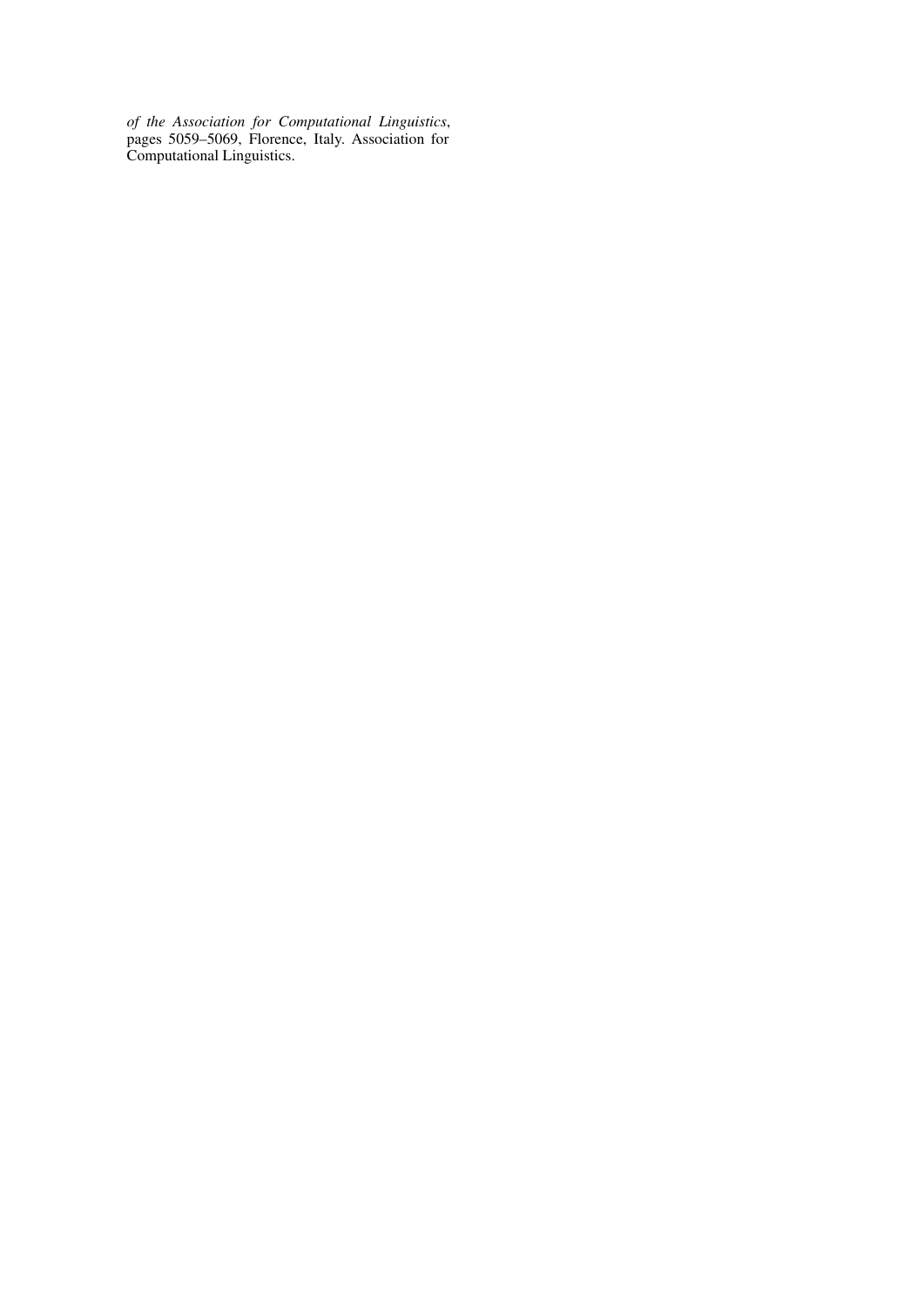## Appendix

## <span id="page-7-0"></span>A Datasets

## A.1 Pre-training

For continued pre-training, we pre-process the En-glish Wikipedia<sup>[1](#page-7-1)</sup>, the BookCorpus<sup>[2](#page-7-2)</sup>, OpenWebText [\(Gokaslan and Cohen,](#page-4-11) [2019\)](#page-4-11) and the CC-News[3](#page-7-3) datasets. We do not use the STORIES dataset as it is no longer available for research use  $4$ . We clean every dataset by removing headers, titles, tables and any HTML content. For every document, we keep paragraphs containing at least 60 characters and documents containing at least 200 characters. After cleaning, we obtain 5GB, 10GB, 34GB and 360GB of raw text from the BookCorpus, Wikipedia, OpenWebText and CC-News respectively. We split paragraph into lists of sen-tences using the blingfire tokenizer<sup>[5](#page-7-5)</sup>. We present the details of our pre-training objectives in Section [4.](#page-1-0) We present the details on sampling lengths and number of negatives for each of the objectives below:

• Spans in Same Paragraph (SSP) We randomly sample the number of sentences in A in the interval  $[1, 3]$  and B in  $[1, 5]$ . This is to keep the inputs to the model analogous to those in AS2 (shorter question text, followed by longer answer text). We sample up to 2 hard negatives from the same paragraph as A (if possible), and sample easy negatives from other documents so as to make the total number of negatives to be 4.

• Span in Paragraph (SP) We randomly sample the number of sentences in  $A \in P_i$  in the interval [1, 3]. The number of sentences in the right part is given by the length of  $P_i \setminus A$  (positive pair) or  $P_i \setminus X_i$  (negative pair). Similar to SSP, we sample up to 2 hard negatives from the same document (if possible), and sample easy negatives from other documents so as to make the total number to be 4.

• Paragraphs in Same Document (PSD) We chose a random pair of paragraphs  $A$  and  $B$  from a single document and then we randomly sample 4 paragraphs from other documents to create the negative pairs with A.

## A.2 Fine-tuning

Here we present statistics and links for down-loading the AS2 datasets used: ASNQ <sup>[6](#page-7-6)</sup>, WikiQA  $<sup>7</sup>$  $<sup>7</sup>$  $<sup>7</sup>$ , TREC-QA and WQA; to benchmark our</sup> pre-trained models.

ASNQ A large-scale AS2 dataset [\(Garg et al.,](#page-4-2) [2019\)](#page-4-2) where the answer candidates for a question are extracted from a single Wikipedia page and the questions come from queries of the Google search engine. ASNQ is a modified version of the Natural Questions (NQ) [\(Kwiatkowski et al.,](#page-5-20) [2019\)](#page-5-20) dataset, obtained by converting it from machine reading to AS2. This is done by labeling sentences from the long answers which contain the short answer string as positive correct answer candidates and all the other as negatives. We use the dev and test splits released by [Soldaini and Moschitti](#page-5-2)<sup>[8](#page-7-8)</sup>.

| <b>Split</b> | # Ouestions                               | # Candidates | Avg. $\# C/O$ |
|--------------|-------------------------------------------|--------------|---------------|
| Train        | 57.242                                    | 20,377,568   | 356.0         |
| Dev          | 1.336                                     | 463.914      | 347.2         |
| Test         | 1.336                                     | 466.148      | 348.9         |
| .            | $\sim$ $\sim$ $\sim$ $\sim$ $\sim$ $\sim$ |              | $\cdots$      |

Table 4: Data Statistics for ASNQ dataset

WikiQA An AS2 dataset released by [Yang et al.](#page-5-5) where the questions are derived from query logs of the Bing search engine, and the answer candidates for a given question are extracted from a Wikipedia page. This dataset has a subset of questions having no correct answers (*all-*) or having only correct answers (*all+*). We remove both the (*all-*) and (*all+*) questions for our experiments ("clean" setting).

| <b>Split</b> | # Ouestions | # Candidates | Avg. $# C/Q$ |
|--------------|-------------|--------------|--------------|
| Train        | 2.118       | 20,360       | 9.6          |
| Dev          | 122         | 1.126        | 9.2          |
| Test         | 237         | 2.341        | 9.9          |

Table 5: Data Statistics for "clean" WikiQA dataset

TREC-QA A popular AS2 dataset of factoid questions released by [Wang et al..](#page-5-6) The data pairs were collected from TREC-8 to TREC-13 Question Answering tracks. For each question, the answer candidates were collected from a pool of many documents, selecting sentences that contain one or more non-stopwords in common with the question. For our experiments, we trained on the *train-all*

<span id="page-7-5"></span><span id="page-7-4"></span><span id="page-7-3"></span><span id="page-7-2"></span><span id="page-7-1"></span><sup>1</sup>[https://dumps.wikimedia.org/enwiki/](https://dumps.wikimedia.org/enwiki/20211101/) [20211101/](https://dumps.wikimedia.org/enwiki/20211101/) <sup>2</sup>[https://huggingface.co/datasets/](https://huggingface.co/datasets/bookcorpusopen) [bookcorpusopen](https://huggingface.co/datasets/bookcorpusopen) <sup>3</sup>[https://commoncrawl.org/2016/10/](https://commoncrawl.org/2016/10/news-dataset-available/) [news-dataset-available/](https://commoncrawl.org/2016/10/news-dataset-available/) <sup>4</sup>[https://github.com/tensorflow/models/](https://github.com/tensorflow/models/tree/archive/research/lm_commonsense#1-download-data-files) [tree/archive/research/lm\\_commonsense#](https://github.com/tensorflow/models/tree/archive/research/lm_commonsense#1-download-data-files) [1-download-data-files](https://github.com/tensorflow/models/tree/archive/research/lm_commonsense#1-download-data-files) <sup>5</sup>[https://github.com/microsoft/](https://github.com/microsoft/BlingFire) [BlingFire](https://github.com/microsoft/BlingFire)

<span id="page-7-6"></span><sup>6</sup>[https://github.com/alexa/wqa\\_tanda](https://github.com/alexa/wqa_tanda)

<span id="page-7-8"></span><span id="page-7-7"></span><sup>7</sup><http://aka.ms/WikiQA>

<sup>8</sup>[https://github.com/alexa/](https://github.com/alexa/wqa-cascade-transformers)

[wqa-cascade-transformers](https://github.com/alexa/wqa-cascade-transformers)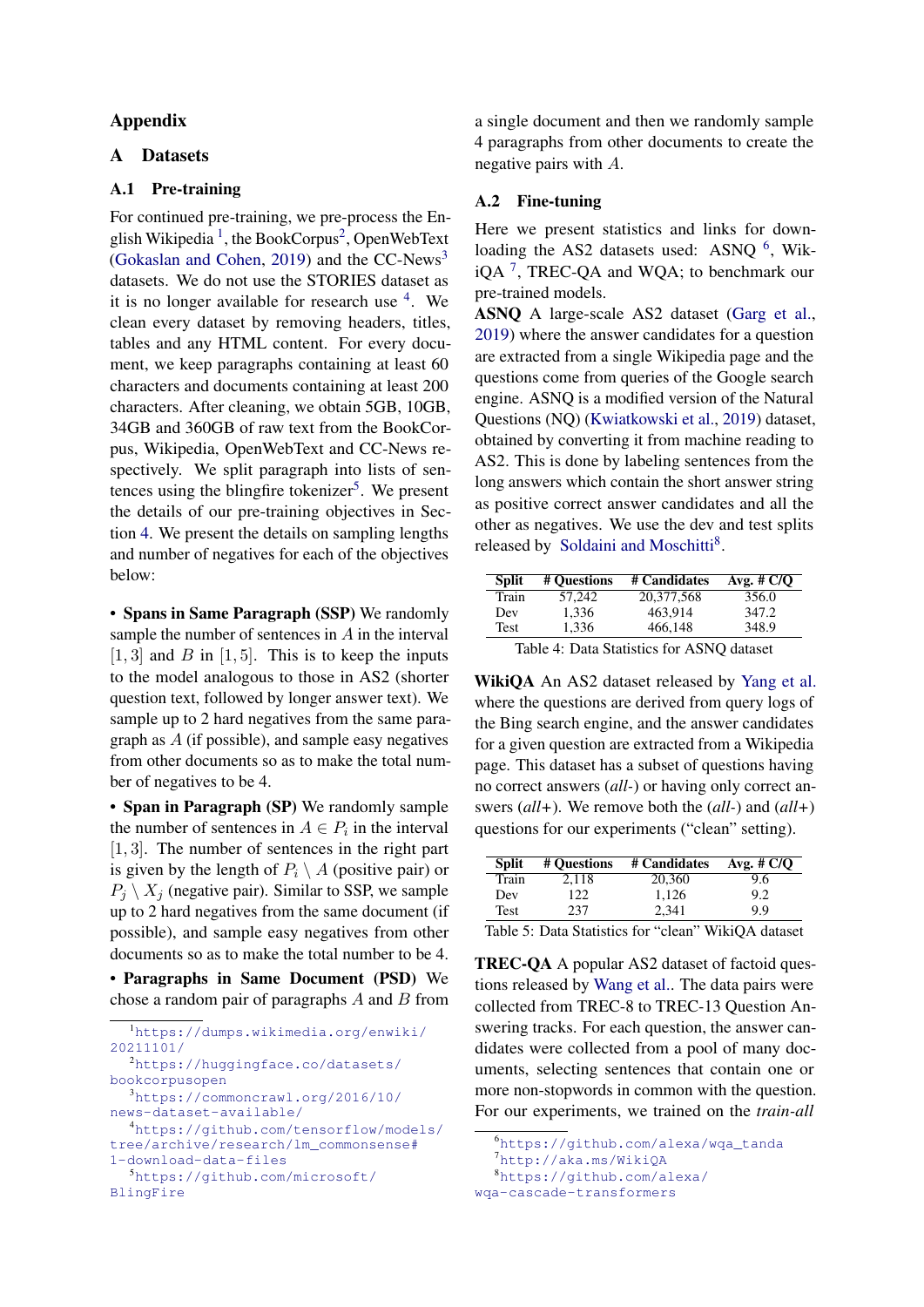split, which contains more noise but also more question-answer pairs. For the dev and test sets, we removed the questions without answers, or those having only correct or only incorrect answer sentence candidates. This setting refers to the "clean" setting [\(Shen et al.,](#page-5-21) [2017a\)](#page-5-21), which is a TREC-QA standard.

| <b>Split</b> | # Ouestions | # Candidates | Avg. $# C/Q$ |
|--------------|-------------|--------------|--------------|
| Train        | 1.226       | 53.417       | 43.6         |
| Dev          | 69          | 1.343        | 19.5         |
| Test         | 68          | 1.442        | 21.2         |
|              |             |              |              |

Table 6: Data Statistics for TREC-QA dataset.

WQA An large scale industrial AS2 dataset containing non-representative de-identified user questions from a commercial virtual assistant. For every question, ∼15 answer candidates are collected from more than 100M documents using Elasticsearch. Results on WQA are presented relative to the RoBERTa-Base baseline due to the data being internal.

| <b>Split</b> | # Ouestions | # Candidates | Avg. $# C/Q$ |
|--------------|-------------|--------------|--------------|
| Train        | 9.984       | 149.513      | 15.0         |
| Dev          | 5.000       | 74,805       | 15.0         |
| Test         | 5.000       | 74.712       | 14.9         |

Table 7: Data Statistics for WQA dataset.

#### B Experimental Setup

We experiment with the *base* architecture, which uses an hidden size of 768, 12 transformer layers, 12 attention heads and feed-forward size of 3072.

Pre-training We perform continued pre-training starting from the publicly released checkpoints of RoBERTa-Base [\(Liu et al.,](#page-5-0) [2019\)](#page-5-0) and ELECTRA-Base [\(Clark et al.,](#page-4-1) [2020\)](#page-4-1). We optimize using Adam, which we instantiate with  $\beta_1 = 0.9$ ,  $\beta_2 = 0.999$ and  $\epsilon = 10^{-8}$ . We use a triangular learning rate with 10k warmup steps. The peak learning rate is set to  $1 * 10^{-4}$ . We apply a weight decay of 0.01, gradient clipping when values are larger than 1.0 and dropout ratio is set to 0.1. We set the batch size to 4096 examples for every combination of models and objectives. We truncate the input sequences to 128 tokens for SSP and to 256 tokens with SP and PSD. Finally, we perform 400k training steps with models using SSP and 200k steps with the other objectives: SP and PSD. The total amount of tokens seen in the continued pre-training is the same for all models and equal to  $\sim$ 210B.

We combine the binary classification loss of SSP, SP and PSD with MLM for RoBERTa and with

MLM (of the generator) and TD (token detection) for ELECTRA. For RoBERTa, we perform binary classification on the first [CLS] token in addition to MLM. For ELECTRA, using the generator + discriminator architecture, we perform MLM on the generator; and token-detection along with binary classification on the discriminator using our pre-training objectives. Through experimentation, for RoBERTa, we use equal weights for MLM and our pre-training objectives. For ELECTRA, we combine MLM, TD and our pre-training objectives with the weights 1.0, 50.0 and 1.0 respectively.

Fine-tuning The evaluation of the models is performed on four different datasets for Answer Sentence Selection. We maintain the same hyperparameters used in pre-training apart from the learning rate, the number of warmup steps and the batch size. We do early stopping on the development set if the number of non-improving validations (patience) is higher than 5. For ASNQ, we found that using a very large batch size is beneficial, providing a higher accuracy. We use a batch size of 2048 examples on ASNQ for RoBERTa models and 1024 for ELECTRA models. The peak learning rate is set to  $1 * 10^{-5}$  for all models, and the number of warmup steps to 1000. For WikiQA, TREC-QA and WQA, we select the best batch size out of {16, 32, 64} and learning rate out of  ${2*10^{-6}, 5*10^{-5}, 1*10^{-5}, 2*10^{-5}}$  using crossvalidation. We train the model for 6 epochs on ASNQ, and up to 40 epochs on WikiQA, TREC-QA, and WQA. The performance of practical AS2 systems is typically measured using Precision-at-1 P@1 [\(Garg and Moschitti,](#page-4-12) [2021\)](#page-4-12). In addition to P@1, we also use Mean Average Precision (MAP) and Mean Reciprocal Recall (MRR) to evaluate the ranking of the set of candidates produced by the model.

We used metrics from Torchmetrics [\(Detlefsen](#page-4-13) [et al.,](#page-4-13) [2022\)](#page-4-13) to compute MAP, MRR, Precision@1 and Accuracy.

#### C Experiments and Results

#### C.1 Extended Discussion of Results (Table [1\)](#page-3-0)

For a question in ASNQ and WikiQA, all candidate answers are extracted from a *single* Wikipedia document, while for TREC-QA and WQA, candidate answers come from *multiple* documents. Our three pretraining approaches SSP, SP and PSD perform differently when fine-tuning on different datasets.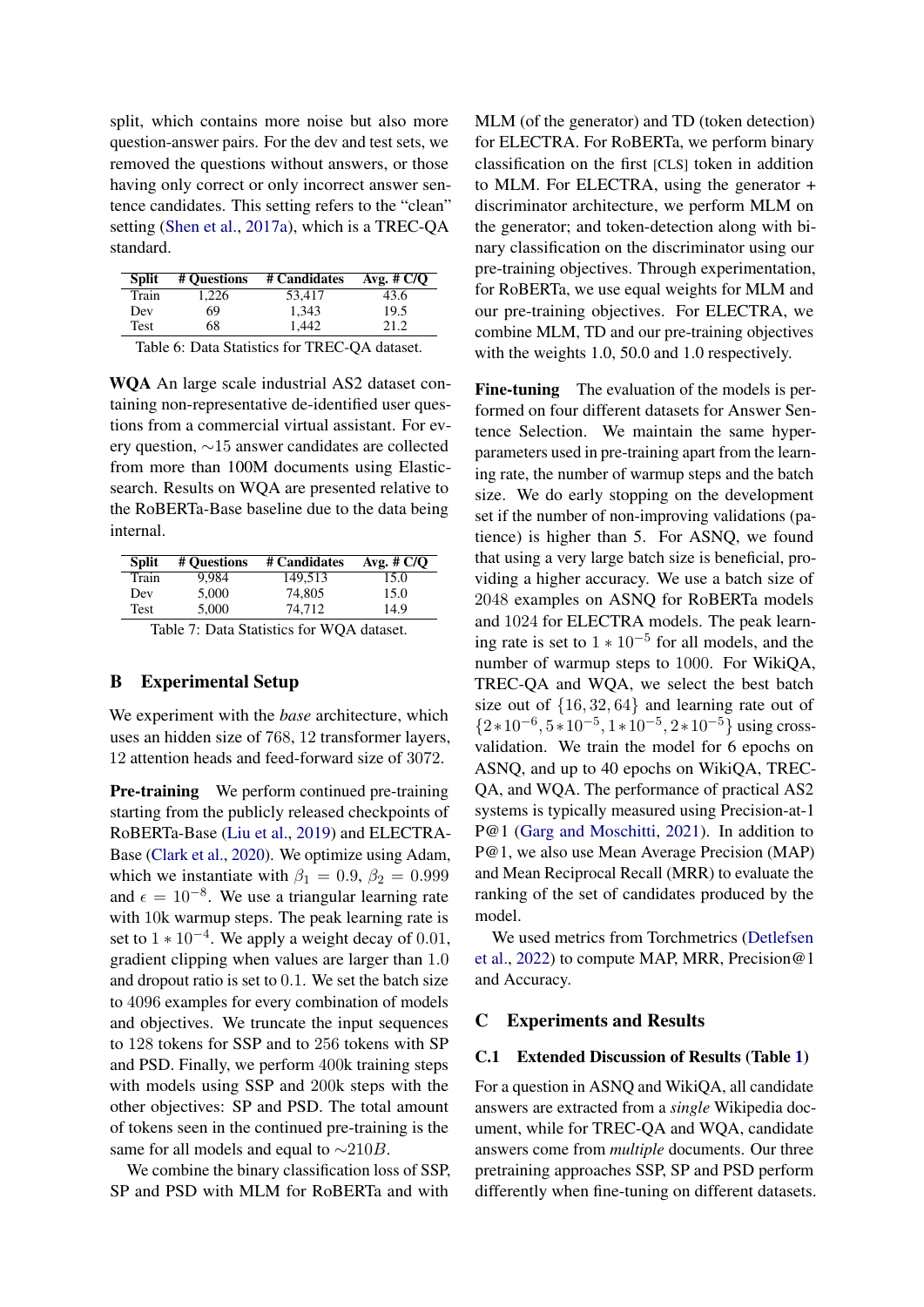For example, SSP aligns well with ASNQ and WikiQA as they contain many negative candidates, per question, extracted from the same document as the positive (i.e, 'hard' negatives). As per our design of the SSP objective, for every positive sequence pair, we sample 2 'hard' negatives coming from the same document as the positive pair. The presence of hard negatives is of particular importance for WikiQA and ASNQ, as it forces the models to learn and contrast more subtle differences between answer candidates, which might likely be more similar as they come from the same document.

On the other hand, PSD is designed so as to see paragraphs from same or different documents (with no analogous concept of 'hard' negatives of SSP and SP). For this reason, PSD is better aligned for fine-tuning on datasets where candidates are extracted from multiple documents, such as WQA and TREC-QA.

## C.2 Ablation: MLM-only Pre-training

To mitigate any improvements stemming from the specific data sampling techniques used by our SSP, SP and PSD objectives, we pre-train three models (starting from RoBERTa-Base) with the same data samples as each of the SSP, SP and PSD models, but only using the MLM loss. We present the complete results in Table [8](#page-10-0) for all the datasets. From the table, we can infer that the models using only MLM cannot perform comparably to the models pre-trained with the SSP, SP and PSD objectives in addition to the MLM. Surprisingly, for some models, using only the MLM objective for continues pre-training on the sampled data performs worse to the baseline RoBERTa-Base model.

# D Qualitative Examples from AS2

We present some qualitative examples from the three public AS2 datasets. We highlight cases in which the baseline RoBERTa-Base model is unable to rank the correct answer in the top position, but where our model pretrained with SP is successful. The examples are provided in Table [9.](#page-10-1)